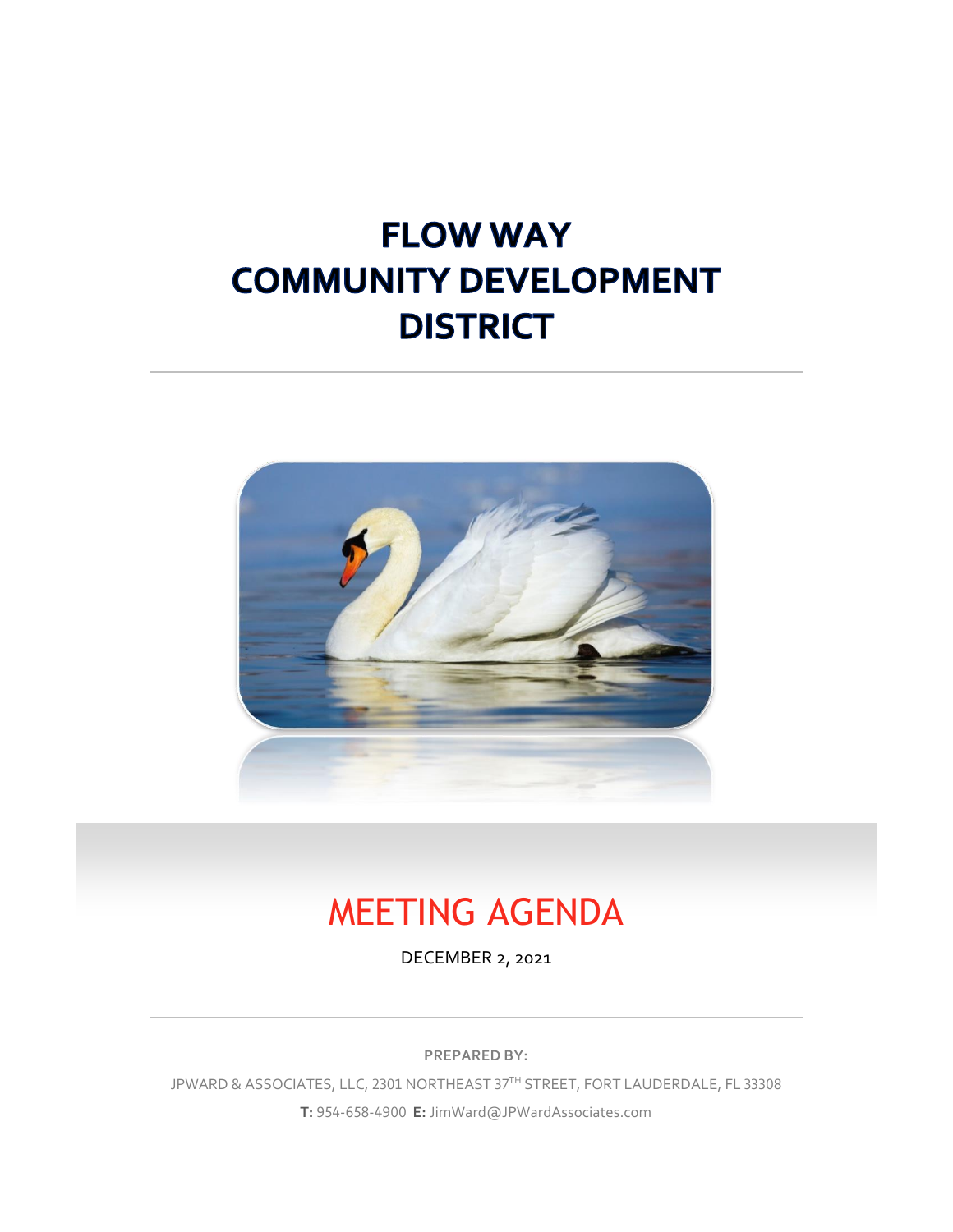## **Flow Way Community Development District**

**November 24, 2021**

Board of Supervisors Flow Way Community Development District

Dear Board Members:

This continued regular meeting of the Board of Supervisors of the Flow Way Community Development District will be held on **Thursday, December 2, 2021, at 8:00 A.M.** at the Esplanade Golf and Country Club, 8910 Torre Vista Lane, Naples, FL 34119.

The following WebEx link and telephone number are provided to join/watch the meeting. https://districts.webex.com/districts/onstage/g.php?MTID=ebfc847d3f3850d14bca701c24997e795 Access Code: **2346 738 8851,** Event password: **Jpward** Phone: **408-418-9388** and enter the access code **2346 738 8851** to join the meeting.

#### *Agenda*

- 1. Call to Order & Roll Call.
- 2. Public comment period for non-Agenda items. (Limited to three (3) minutes) Individuals are permitted to speak on items on the agenda during that item and will be announced by the Chairperson.
- 3. Staff Items.
	- I. District Attorney Woods, Weidenmiller, Michetti, & Rudnick.
		- *a) Call to order Executive Attorney/client shade session. Discussion of settlement matters with Tim Hall and Turrell and Associates. (File Number: 2020-CA-4147)*
	- II. District Engineer Calvin, Giordano & Associates.
	- III. District Manager JPWard & Associates, LLC.
- 4. Audience Comments: Public comment period is for items NOT listed on the Agenda. Comments are limited to three (3) minutes per person, assignment of speaking time is not permitted, however the Presiding Officer may extend or reduce the time for the public comment period consistent with Section 286.0114, Florida Statutes.
- 5. Announcement of next meeting December 16, 2021. Quorum Call for December 16, 2021.